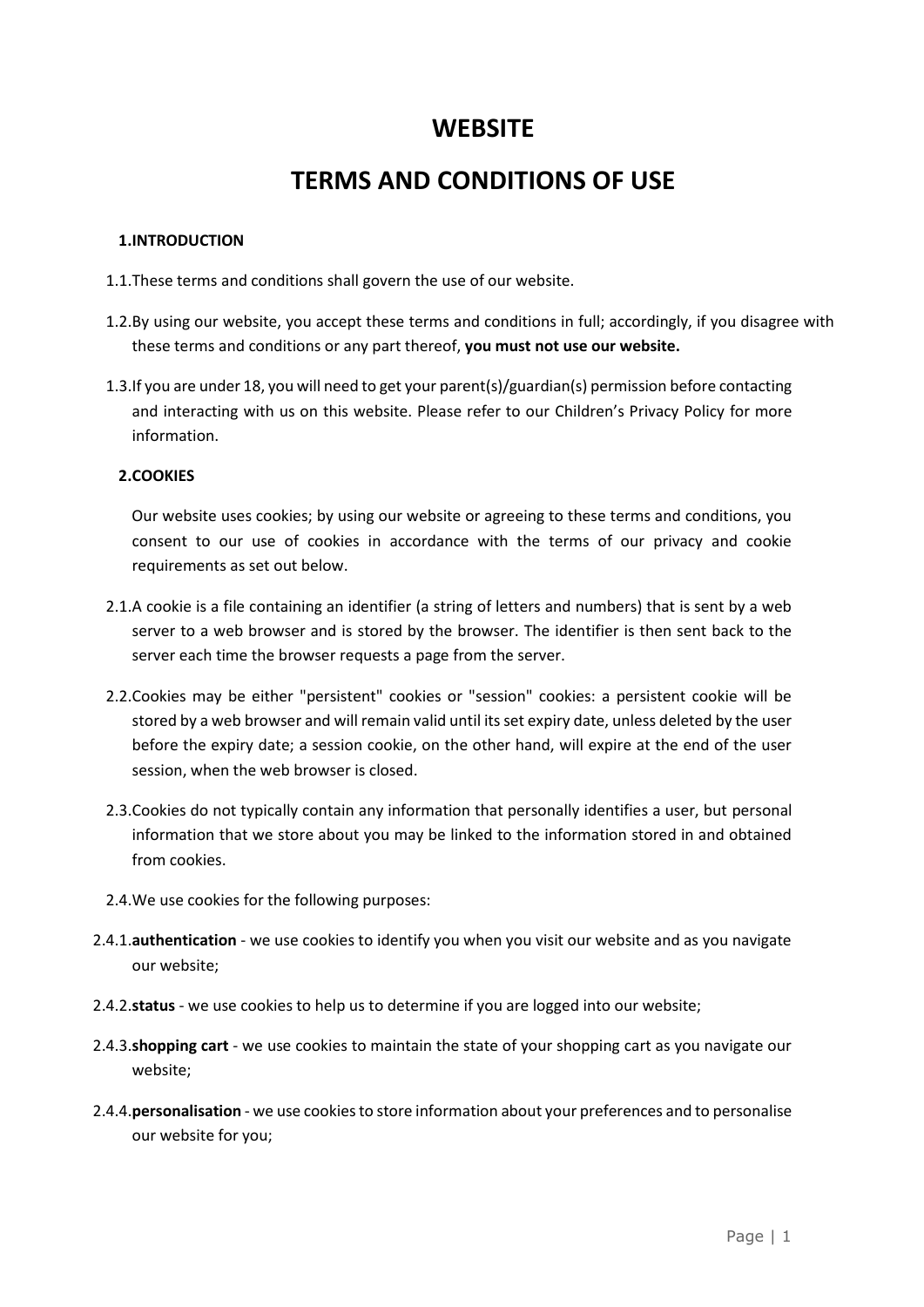- 2.4.5.**security** we use cookies as an element of the security measures used to protect user accounts, including preventing fraudulent use of login credentials, and to protect our website and services generally;
- 2.4.6.**analysis**  we use cookies to help us to analyse the use and performance of our website and services.

# **2.5.MANAGING COOKIES**

Most browsers allow you to refuse to accept cookies and to delete them. The methods for doing so vary from browser to browser, and from version to version. You should be able to manage your cookies such as blocking and deleting cookies via these links:

CHROME - chrome://settings/content/cookies

FIREFOX - about:preferences#privacy

OPERA - Settings > Advanced > Privacy & Security > Site Settings > Cookies

Blocking all cookies will have a negative impact on the usability of our websites. If you block cookies, you will only be able to use limited features on our website.

# **3.COPYRIGHT NOTICE**

- 3.1.Copyright © 2020 Dr Anton van Lierop Inc
- 3.2.Subject to the express provisions of this notice, we, together with our licensors, own and control all the copyright and other intellectual property rights on our website and the material on our website.
- 3.3.All the copyright and other intellectual property rights on our website and the material on our website are reserved.

# **3.4.Copyright License**

# **3.4.1.You may:**

- **3.4.1.1.** view pages from our website in a web browser.
- **3.4.1.2.** download pages from our website for caching in a web browser.
- **3.4.1.3.** stream audio and video files from our website.
- 3.4.2.Other than as specifically allowed by the other terms in this notice, you may not download or print any material from our website.
- 3.4.3.You may only use our website for your own personal purposes, and you must not use our website for any other purposes such as commercial benefit.
- 3.4.4.Except as expressly permitted by this notice, you may not edit or otherwise modify any material on our website.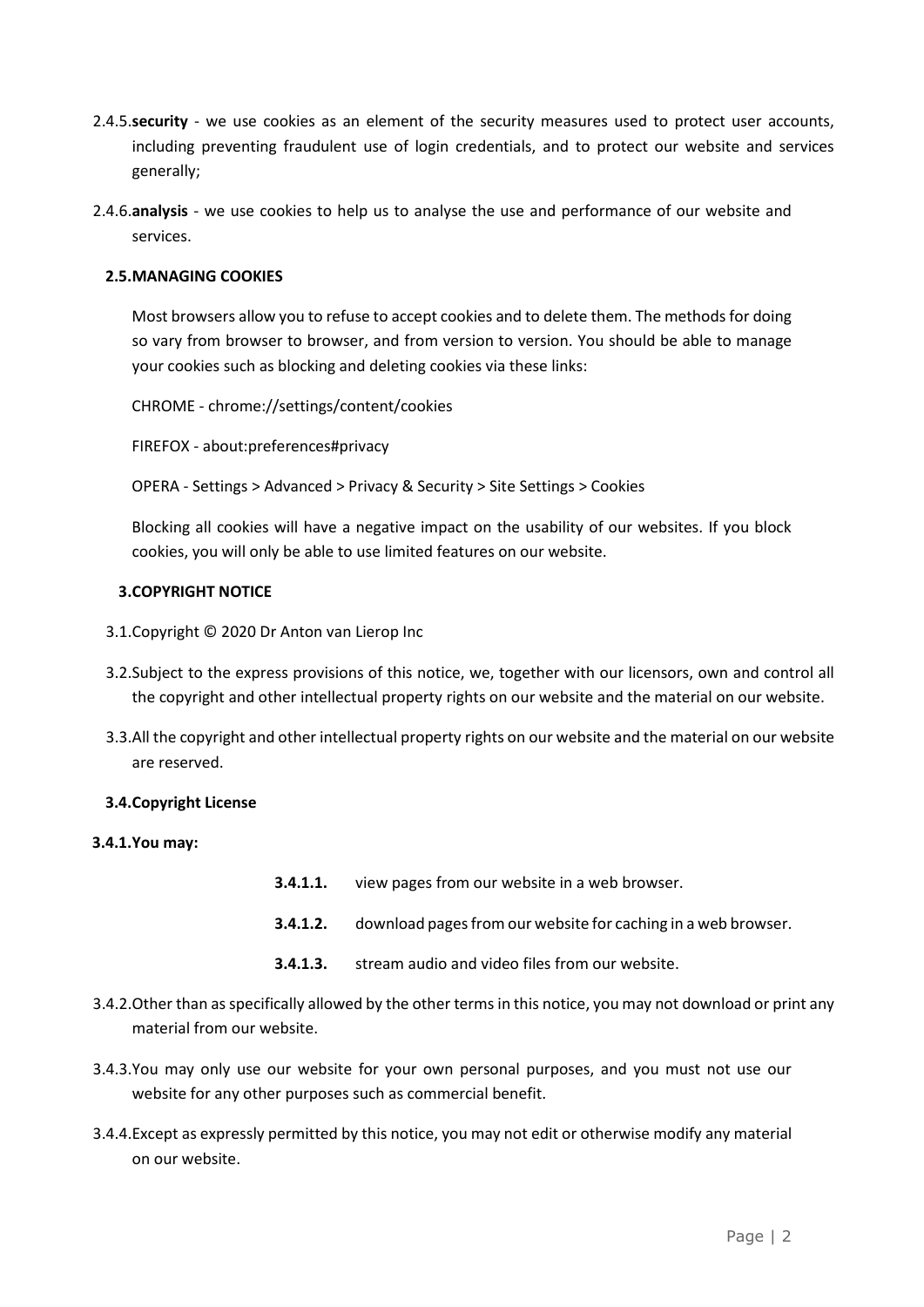#### **3.5.Intellectual Property and Restrictions on Use**

This website contains information which is owned by and licensed to including but not limited to text, design, layout, graphics, organization, magnetic translation, digital conversion and other information related to the website. This information is protected under applicable intellectual property laws and reproduction, distribution, publication or any other use other than in accordance with the next paragraph is strictly prohibited.

You are granted a non-exclusive, non-transferable, revocable license to access and use this website strictly in accordance with these Terms; to use this website solely for personal, noncommercial purposes; to download or print out information from the website solely for personal, non-commercial purposes, provided that all copyright and other intellectual property notices therein are unchanged.

#### **3.6.Links**

You may not create a link to a malicious or undesirable website from this website.

#### **4.LICENSE TO USE WEBSITE**

- **4.1.** Unless you own or control the relevant rights in the material, **you may not:**
	- 4.1.1.1. republish material from our website (including republication on another website);
	- 4.1.1.2. sell, rent or sub-license material from our website;
	- 4.1.1.3. exploit material from our website for a commercial purpose;
	- 4.1.1.4. redistribute material from our website.
- 4.2.We reserve the right to limit access to parts of our website, or even the website in its entirety, at our discretion. You may not circumvent or attempt to circumvent any access control mechanisms on our website.

#### **5.UNACCEPTABLE USE**

5.1.You **may not:**

- 5.1.1.1. use our website in any way or take any action that causes, or may cause, damage to the website or impairment of the performance, availability or accessibility of the website;
- 5.1.1.2. use our website in any way that is unlawful, illegal, fraudulent or harmful, or in connection with any unlawful, illegal, fraudulent or harmful purpose or activity;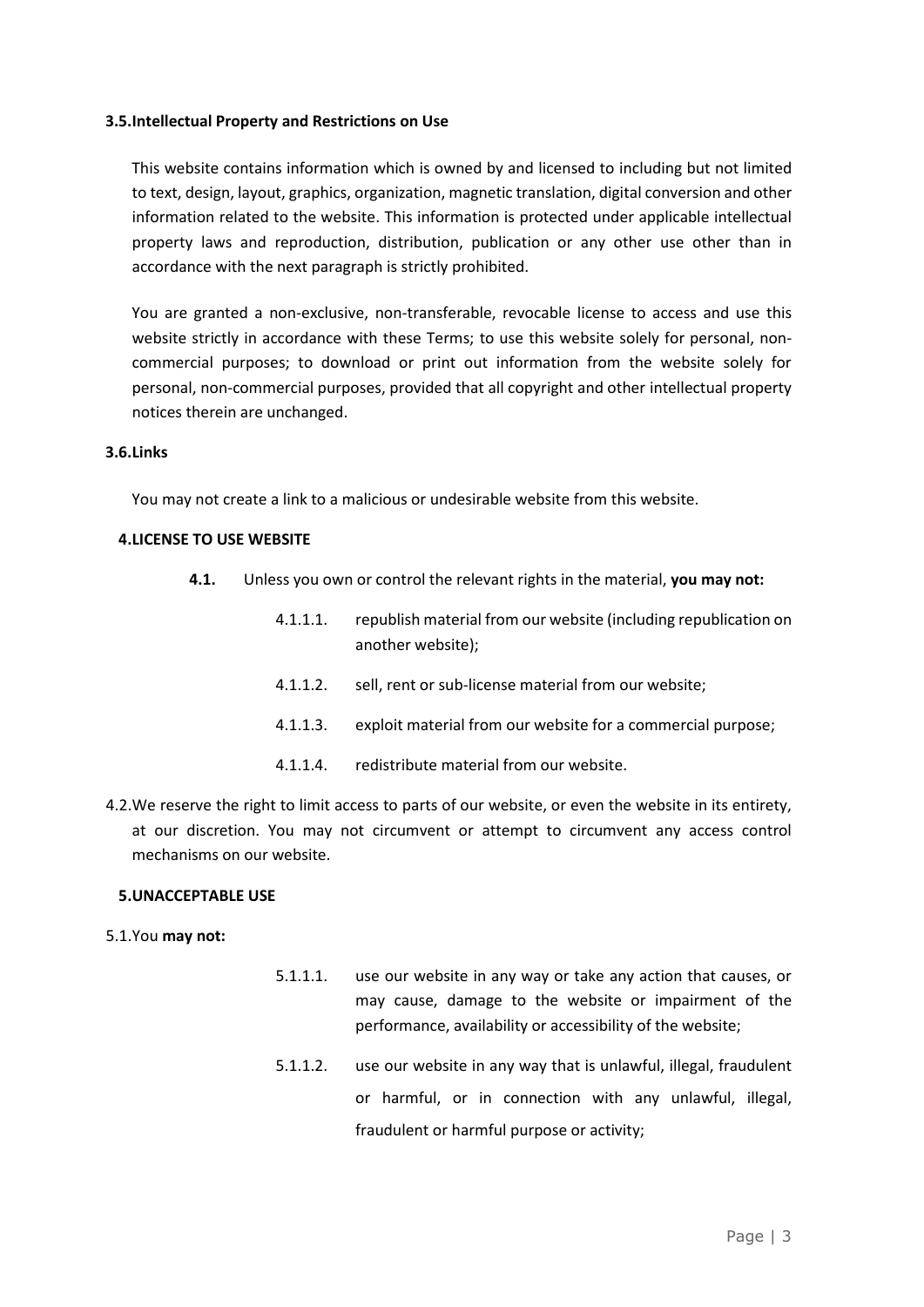- 5.1.1.3. use our website to copy, host, transmit, publish or distribute any material which consists of (or is linked to) any malicious computer software;
- 5.1.1.4. access or scrape our website with any robot, spider or other automatic methods, except for the purpose of indexing search engines;
- 5.1.1.5. use data gathered by our website for any direct marketing activities (including without restriction direct mail, email, telephone or SMS marketing.)
- 5.2.You must ensure that all information you give us through our website, or in relation to our website, is true, accurate, updated, complete and non-misleading.

# **6.LIMITED WARRANTIES**

6.1.We do not warrant or represent:

- 6.1.1.1. the completeness or accuracy of the information or advice published on our website;
- 6.1.1.2. that the material on the website is up to date; or
- 6.1.1.3. that the website or any service on the website will remain available.
- 6.2.We reserve the right to discontinue or alter any or all of our website services, and to stop publishing our website, at any time at our sole discretion without notice or explanation; and save to the extent expressly provided otherwise in these terms and conditions, you will not be entitled to any compensation or other payment upon the discontinuance or alteration of any website services, or if we stop publishing the website.
- 6.3.To the maximum extent permitted by applicable law, we exclude all representations and warranties relating to the subject matter of these terms and conditions, our website and the use of our website.

# **7.LIMITATIONS AND EXCLUSIONS OF LIABILITY**

- 7.1.Nothing in these terms and conditions will:
	- 7.1.1.1. limit or exclude any liability for death or personal injury resulting from negligence;
	- 7.1.1.2. limit or exclude any liability for fraud or fraudulent misrepresentation;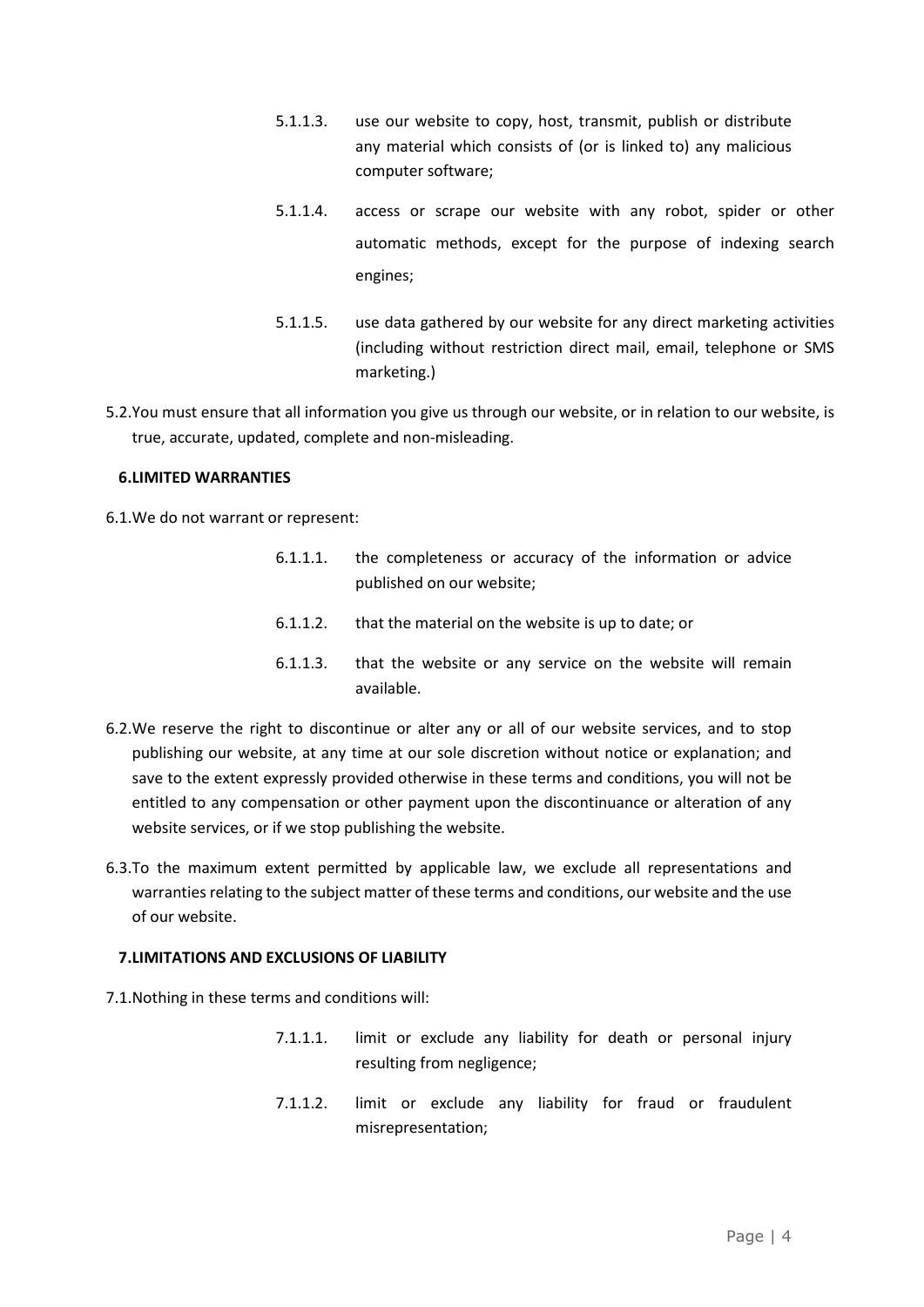- 7.1.1.3. limit any liabilities in any way that is not permitted under applicable law; or
- 7.1.1.4. exclude any liabilities that may not be excluded under applicable law.
- 7.2.To the extent that our website and the information and services on our website are provided free of charge, we will not be liable for any loss or damage of any nature.
- 7.3.We will not be liable to you in respect of any business losses, including (without limitation) loss of or damage to profits, income, revenue, use, production, anticipated savings, business, contracts, commercial opportunities or goodwill.
- 7.4.We will not be liable to you in respect of any loss or corruption of any data, database or software.
- 7.5.We will not be liable to you in respect of any losses arising out of any event or events beyond our reasonable control.
- 7.6.We will not be liable to you in respect of any special, indirect or consequential loss or damage.
- 7.7.You accept that we have an interest in limiting the personal liability of our officers and employees and, having regard to that interest, you acknowledge that we are a limited liability entity;
- 7.8.You agree that you will not bring any claim personally against our officers or employees in respect of any losses you suffer in connection with the website or these terms and conditions.

# **8.BREACHES OF THESE TERMS AND CONDITIONS**

- 8.1. Without prejudice to our other rights under these terms and conditions, if you breach these terms and conditions in any way, or if we reasonably suspect that you have breached these terms and conditions in any way, we may:
	- 8.1.1. Send one or more formal warnings to you;
	- 8.1.2.temporarily suspend your access to our website;
	- 8.1.3.permanently prohibit you from accessing our website;
	- 8.1.4.block computers using your IP address from accessing our website;
	- 8.1.5.contact any or all of your internet service providers and request that they block your access to our website;
	- 8.1.6.commence legal action against you.
- 8.2.Where we suspend or prohibit or block your access to our website or a part of our website, you must not take any action to circumvent such suspension or prohibition or blocking (including without limitation, creating and/or using a different account).
- **9. VARIATION**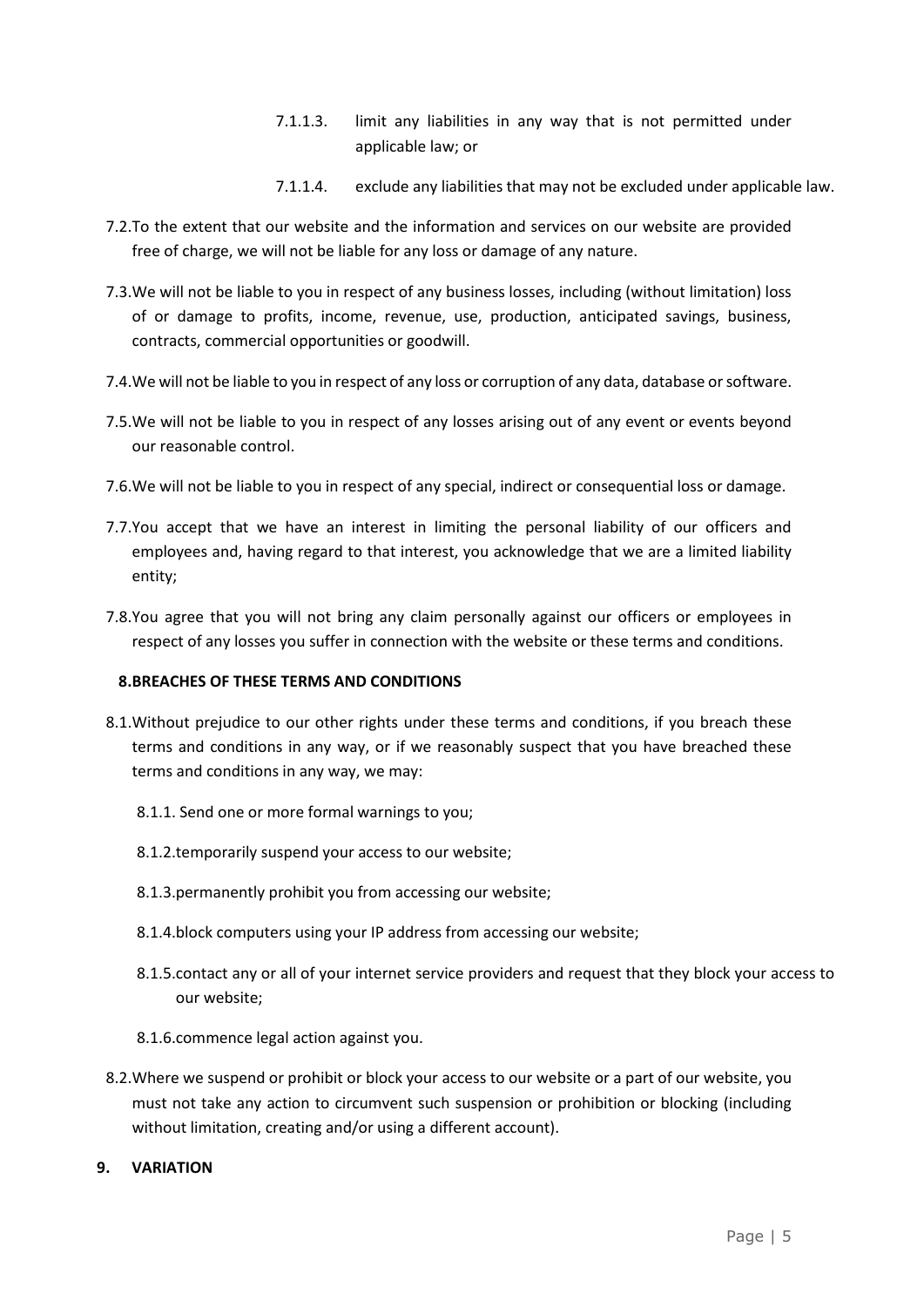- 9.1.We may revise these terms and conditions from time to time.
- 9.2.The revised terms and conditions will be applicable for the use of our website from the date of publication on this website.
- 9.3.You hereby relinquish any right you may have had, to be informed of any changes having been made to these terms and conditions.

# **9.4.If you do not agree to the revised terms and conditions, you must stop using our website.**

# **10.ASSIGNMENT**

- 10.1.You hereby agree that we may assign, transfer, sub-contract or otherwise deal with our rights and/or obligations under these terms and conditions.
- 10.2.You may not without our prior written consent assign, transfer, sub-contract or otherwise, deal with any of your rights and/or obligations under these terms and conditions.

#### **11.SEVERABILITY**

- 11.1.If a provision of these terms and conditions is determined by any court or other competent authority to be unlawful and/or unenforceable, the other provisions will continue in effect.
- 11.2.If any unlawful and/or unenforceable provision of these terms and conditions would be lawful or enforceable if part of it were deleted, that part will be deemed to be deleted, and the rest of the provision will continue in effect.

# **12.THIRD-PARTY RIGHTS**

- 12.1.A contract under these terms and conditions is for our benefit and your benefit and is not intended to benefit or be enforceable by any third party.
- 12.2.The exercise of the parties' rights under a contract under these terms and conditions is not subject to the consent of any third party.

# **13. JURISDICTION**

- 13.1.These terms and conditions shall be governed by and construed in accordance with South African law.
- 13.2.Any disputes relating to these terms and conditions shall be subject to the exclusive jurisdiction of the courts of South Africa.

# **14. STATUTORY AND REGULATORY DETAILS**

- 14.1.We are registered at the HPCSA; and our registration number is MP 0436038.
- 14.2.We are subject to HPCSA regulations.
- 14.3.We are registered as Otolaryngologist.